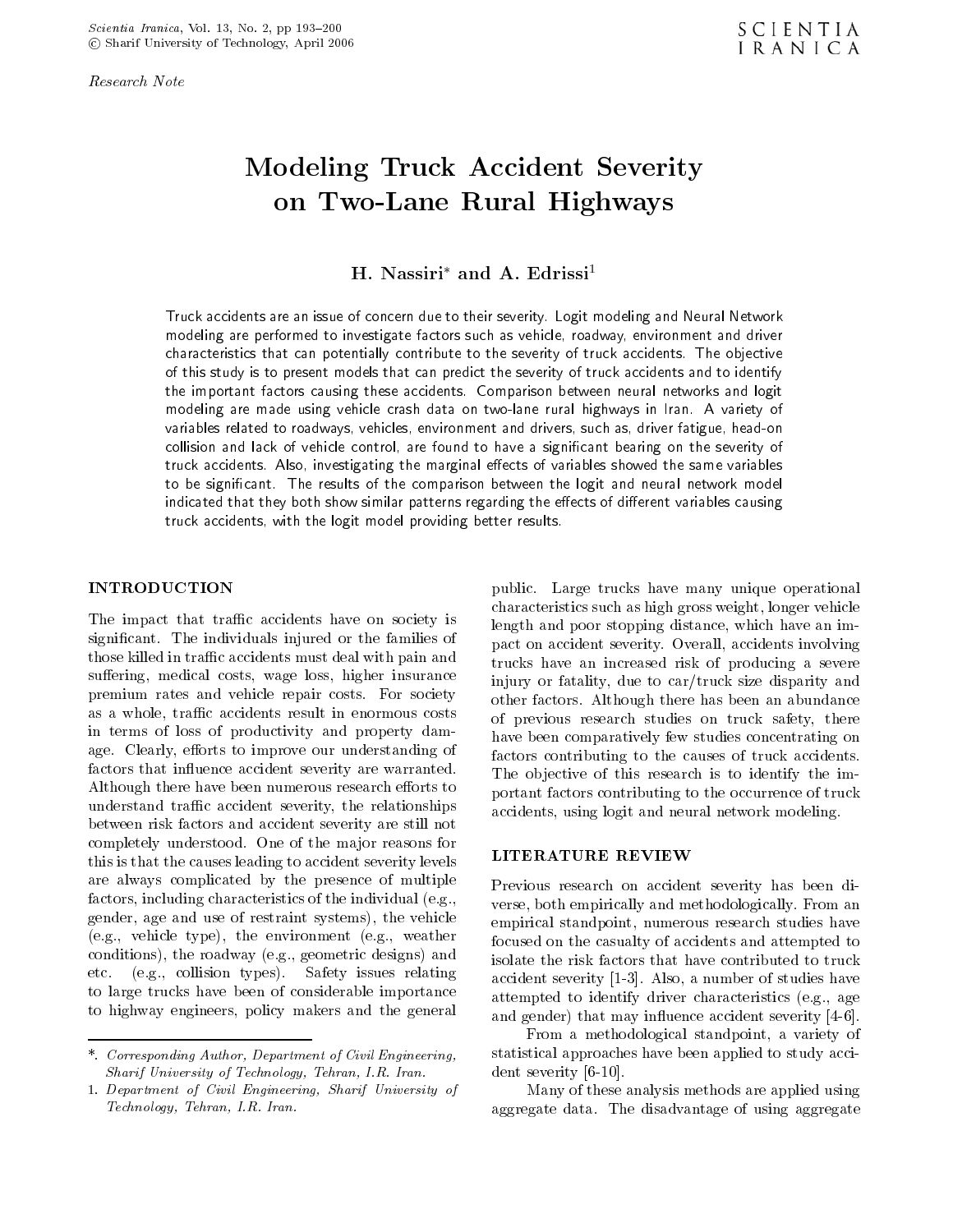data is that it can result in <sup>a</sup> loss of information on the relationships between accident severity and contributing factors. Disaggregate data include, not only the capability of testing a broad range of factors that influence accident severity, but also, the capability of capturing powerful disaggregate information about how individual factors influence accident severity. One commonly used disaggregate model is logistic regression, as applied by Jones et al. [11] and Lui et al. [12]. In addition, <sup>O</sup>'Donnell et al. [13] estimated an ordered logit model and an ordered probit model to identify risk factors that increase the probability of serious injury and death. Shanker et al. [14] applied <sup>a</sup> multinomial logit model to analyze single-vehicle motorcycle accident severity.

Most of the research studies that specifically examine accident characteristics have focused on safety issues for truck configurations [15-18]. Braver et al. [19] examined the accident involvement rates for  $differential$  truck configurations (e.g., singles and doubles) to identify whether one configuration is significantly safer than the other. Jovanis et al. [20] statistically compared the accident involvement rates for motor vehicle accidents to identify whether large trucks have higher fatality and/or injury rates than other types of vehicle. Campbell [21] addressed the issue of <sup>a</sup> minimum age for drivers of large trucks by comparing the fatal accident involvement rates against driver age. Another study by Khasnabis et al. [22] used <sup>a</sup> time series analysis to forecast truck accidents. Saccomanno et al. [23] used generalized log-linear models and Miao [24] applied Poisson and negative binomial regression models to explore the relationships between truck accident occurrence and highway geometric designs and other factors (e.g., traffic characteristics).

Although most of the research dealing with the analysis of large trucks has focused on the occurrence of truck accidents, there have been relatively few studies that have concentrated on the severity of accidents involving trucks. In one of these, Golob et al. [25] statistically compared the mean number of injuries and fatalities by collision type and the number of involved vehicles for truck-involved freeway accidents. Alassar [26] used a log-linear modeling approach to examine the accident severity of truck-involved accidents and identied the contributing factors (e.g., collision types and road class) for fatal and injury accidents. Finally, Chira-Chavala et al. [27] applied logit models to study the four types of factor, with great effect, on truck accident severity. They found that collisions with passenger cars, collisions on dry surface roads at night and collisions on undivided rural roads usually resulted in higher fatality and injury ratios. Nukoolkit et al. used a neural network to investigate the effect of different variables on accident severity to identify dangerous accident patterns [28].

#### METHODOLOGY

Injury severity in truck-involved crashes relates to <sup>a</sup> variety of factors. The nature of single vehicle crashes indicates that the set of factors affecting severity may be very different from those of the crashes involving multiple vehicles. The severity of <sup>a</sup> single-vehicle accident, for example, a run-off the road accident, is related to what the vehicle and the driver experience outside the roadway. In multiple vehicle collisions, severity is highly related to the type of collision, size/weight ratio of impacting vehicles and points of contact, etc. In this study, multiple vehicle collisions that involve trucks are studied. Logit models and Neural Network Modeling are estimated to identify the set of factors that affect the severity of multiple truck-involved accidents. Additionally, the models are used to provide <sup>a</sup> numeric relationship between the factors and the marginal probability of a fatal or injury accident, given that the crash has occurred.

# ACCIDENT DATA

In this analysis, the 1996-1998 accident data on <sup>10</sup> undivided two-lane rural highways in Iran with a total length of <sup>836</sup> kilometers was analyzed. The data is obtained from Accident Report forms that are collected by the Highway Patrol Police at accident scenes. The accident records contain a broad range of information. Although itwould be desirable to have information about the number of highway segments and total accidents per segment, the original data do not provide such information. It should be noted that lack of this information does not affect the modeling process since there is no need to identify the factors contributing to the severity of truck accidents in such detail. The total reported number of accidents that occurred on two-lane rural roads during 1996-1998 was 19353, out of which were <sup>3524</sup> accidents that involved trucks and <sup>2961</sup> were multiple vehicle accidents (i.e., trucks involved in accidents with other vehicles). Of the 2961 accidents, <sup>2486</sup> (84%) cases were property damage only accidents. 446 (15%) cases were injury and 29 (1%) cases were fatality accidents.

Although it is more appropriate to group accident severity into different categories, such as fatal, injury type A, injury type B, etc., severity data are grouped into only two categories of injury/fatality and property damage only accidents. This is done to insure a sufficient number of observations for estimation purposes since the percentage of fatal accidents is low.

After screening out the records for incomplete information, <sup>62</sup> cases of accident data were omitted, resulting in a database of 2899 accident cases for this analysis. Of this data, 2434 (84%) are property damage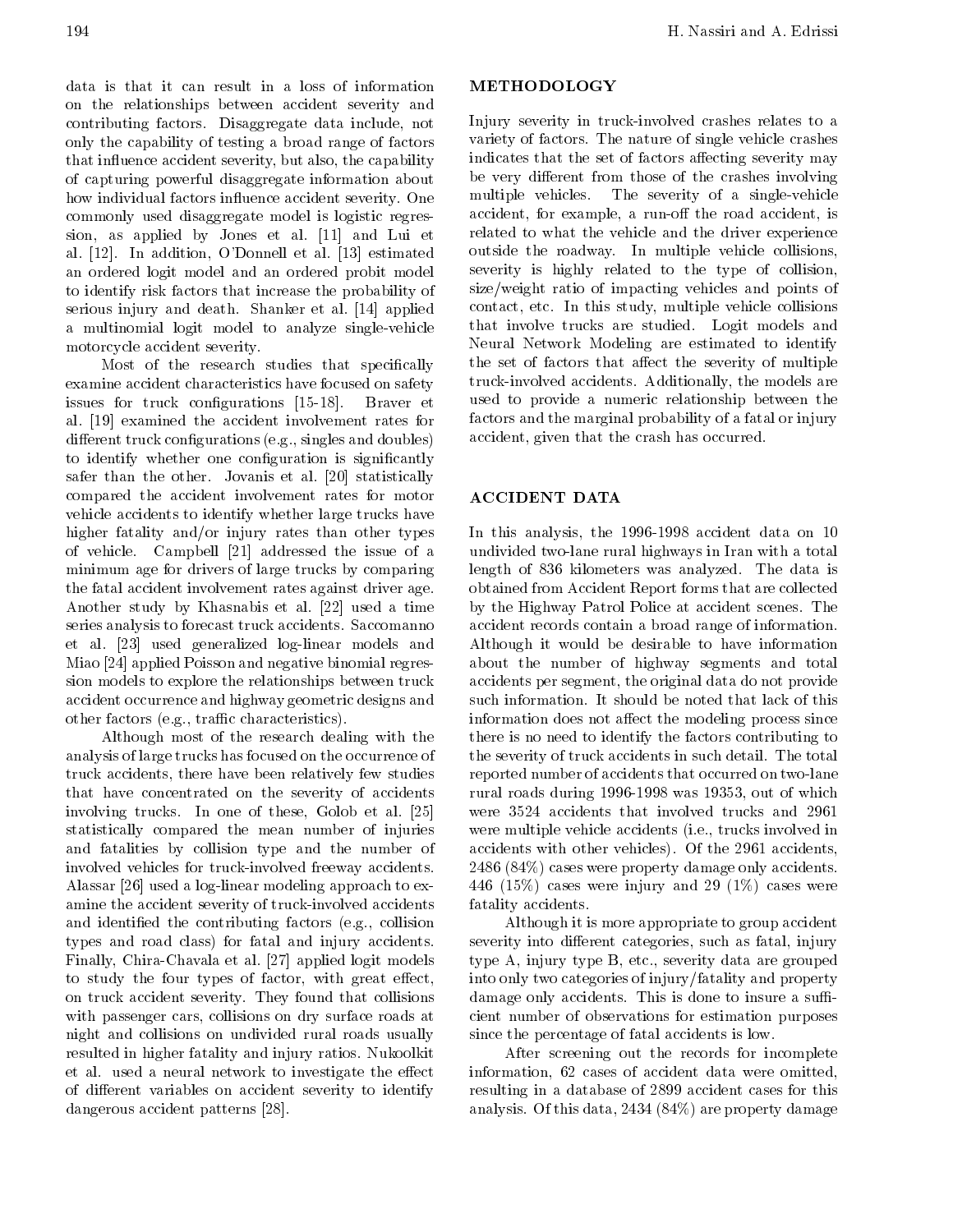only and 465 cases (16%) are injury/fatality accident data.

## **MODELING**

#### Logit Modeling

Logit structures are one of the common models for the study of decision-making, based on increasing utility consideration constraint. In logical models, people are assumed to behave logically and make the most desirable selections. The assumption of being logical is based on certain fixed functions, but, because individuals may not be aware of all the parameters of utility  $\rho^2 = 1$ functions, a random factor is used to show and analyze desire. It is assumed that individuals, by assessing and selecting from competing choices, maximize their utility functions [29]. However, all aspects of the utility function cannot be observed or measured. In practice, the utility function,  $U_i$ , has two parts, the measurable part,  $V_i$ , and the random error part,  $E_i$ , such that [30]:

$$
U_i = V_i + E_i. \tag{1}
$$

The definite part of the desirability function depends on the properties of the choice, economic and social characteristics of the person deciding and  $E_i$ , the error part, is used for parameters that cannot be observed.

Using the random desirability function, the selection of one choice among a collection of choices follows this probability:

$$
p_i = p \lfloor U_i > U_j, \forall_j \neq i \rfloor,\tag{2}
$$

In the above equation,  $p_i$  is the probability of choosing "i". By knowing the error distribution of i, the probability of choosing  $i$  can be defined. If part of  $i$  error has an independent distribution and is of the Gumble type, then, it can be shown that:

$$
p_i = \frac{\exp(V_i)}{\sum_j^A \exp(V_j)},\tag{3}
$$

where  $P_i$  is the probability of choosing i from the collection of choices,  $(A)$ , and  $V_i$  is the defined part of the function.  $V_i$  is usually shown as:

$$
V_i = \alpha_i + \beta_{1i} X_{1i} + \beta_{2i} X_{2i},\tag{4}
$$

where:

- $V_i$  utility that can be measured (for choice i),
- $\mathcal{X}_{ii}$  *j*th property of choice *i*,
- $\alpha_i$  constant part of function (for choice i)
- $\beta_{ji}$  jth property weight of choice i.

The results of the logit model evaluation contain the following indicators:

 $L(0) =$  Log likelihood function when all the coefficients are zero, meaning that each alternative has an equal likelihood of being chosen,

 $L(c) =$  Log likelihood function for only the constant terms in the utility function, which is equal to the market share of each alternative studied,

 $L(\beta) =$  Log likelihood function at convergence (estimated parameters),

 $\rho_c^* = 1$   $\frac{1}{L(c)} =$  Explanatory power of the model when compared with the market share of each alternative. It is a measure of goodness of fit,

 $\rho^2 = 1$   $\frac{1}{L(\rho)} = E$ xplanatory power of the model compared with the case in which no information is available, meaning each alternative is equally likely to be chosen.

It is always assumed that in logit models the choices are independent of each other, so that the property of selecting one choice is independent of the existence of other choices. Logit models are suitable for situations when the objective is to predict the occurrence or non-occurrence of <sup>a</sup> variable among different variables. It is used to estimate probabilities for binary data or discrete ordinal data. In this study, two severity classes of property damage only and fatal/injury accidents are used. <sup>A</sup> logistic regression was applied using SPSS (Statistical Package for Social Scientists) [31]. The logistic regression can predict the presence or absence of a characteristic or outcome (i.e., fatal/injury or property damage only), based on the values of a set of predicting variables.

The formulation of the logit model is as follows:

$$
P_{\text{FIA}} = \frac{e^{V_{\text{FIA}}}}{e^{V_{\text{FIA}}} + e^{V_{\text{PDA}}}},\tag{5}
$$

$$
P_{\rm PDA} = \frac{e^{V_{\rm PDA}}}{e^{V_{\rm FIA}} + e^{V_{\rm PDA}}},\tag{6}
$$

$$
P_{\text{FIA}} = \frac{1}{1 + e^{V_{\text{PDA}}} - V_{\text{FIA}}},\tag{7}
$$

$$
P_{\rm PDA} = 1 \quad P_{\rm FIA},\tag{8}
$$

where:

- $P_{\text{FIA}}$  the probability that an injury or fatal accident will occur,
- $P_{\text{PDA}}$  the probability that a property damage only accident will occur.

With this definition, the variables with a negative sign show an increase in accident severity and variables with <sup>a</sup> positive sign show a decrease in accident severity in an injury/fatality function.

To identify the independent variables, first, the correlation coefficients between them are examined and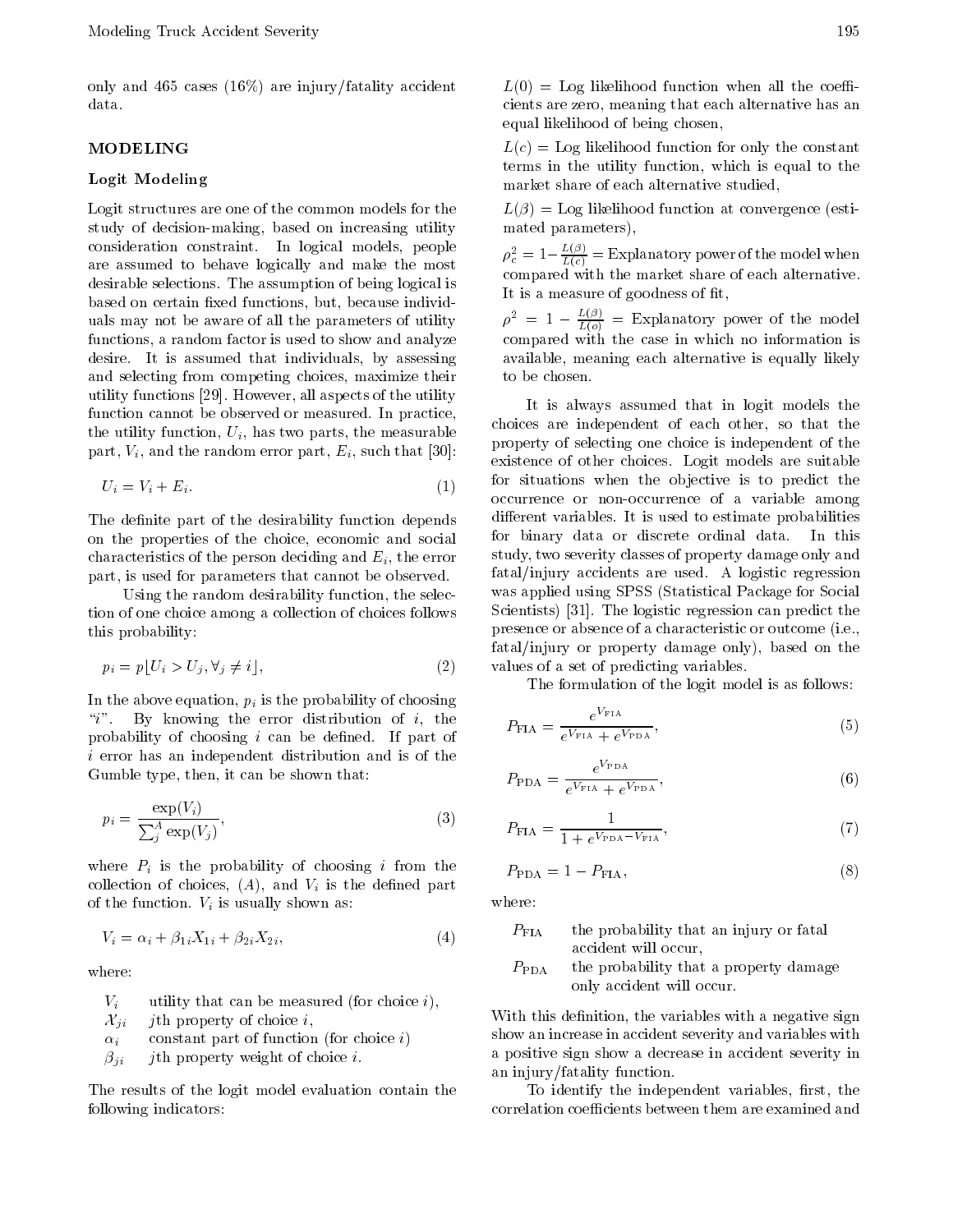some of the variables with high correlations are omitted in order to minimize the problem of multicolinearity. Then, based on the signicance of each variable and values of  $L(\beta)$  for the model, the final variables are selected. Of the 75 different variables which were originally examined, 25 are finally selected, which are significant, with  $95\%$  confidence, and which are shown in Table 1. The correct percentages of the model for predicted versus observed values are shown in Table 2. In this table, zero value indicates fatal/injury accidents and the value of <sup>1</sup> indicates property damage only accidents. As shown for the case of injury/fatality accidents, the model correctly predicated <sup>103</sup> cases (22.2%) of all injury/fatality accidents. For the case of property damage only, the model prediction was not correct in only 61 cases.

The results from estimated model coefficients, as presented in Table 1, in the "roadway characteristic" category, curve radius and longitudinal grade indicators with values of -0.679 and -0.698, respectively, show that, with an increase in their values, the severity of truck accidents increases. This may be as <sup>a</sup> result of restricted sight distance at highway curves and the difficulty of maneuvering, excessive speeds on the downgrade and lack of ability to brake. However, the positive value of the lane width indicator (i.e., 0.453) shows that in two-lane highways with lane width less than 7.4 meters (both directions), truck accidents are less severe, due to lateral restriction, which causes them to travel at lower speed.

In the "temporal characteristic" category, the negative value of the night time indicator (i.e., -0.479) shows that truck accidents are more severe at night.

In the "environmental characteristic" category, negative values of the dry road surface indicator (i.e.,-0.480) and the wet road surface indicator (i.e., -0.801) show that although both types of pavement condition have an effect on the severity of truck accidents, the severity increases for wet surfaces. This may be a result of the hydroplaning phenomenon, causing the truck to skid.

In the "driver characteristic" category, all indicators have negative values, ranging from -0.624 for lack of truck driver attention to -2.282 for driver fatigue, which was the major cause of severe truck accidents.

The defect in the truck braking system with a  $N$ negative value (i.e., -0.769) and, also, eroded tires with  $Y(n)$ a negative value of -0.500 in the "vehicle characteristic"  $T(n)$ category show that they both have an effect on the severity of truck accidents.

In the "accident characteristic" category, the indicator values ranged from -1.9818 for lack of vehicle control to  $+1.548$  for side-end collision. In this category, lack of vehicle control, head-on collision and exceeding the speed limit caused severe truck accidents, while side-end accidents are not so severe.

## Neural Network Modeling

Articial neural network applications have recently received considerable attention. The methodology of modeling or estimation is somewhat comparable to statistical modeling [32]. <sup>A</sup> typical neural network is composed of input units,  $X_1, X_2, \ldots$ , corresponding to independent variables (in our case, accident characteristics), a hidden layer known as the first layer and an output layer (second layer), whose output units,  $Y_1, Y_2, \ldots$ , correspond to dependent variables (severity of accidents).

Hidden units of  $H_1, H_2, \ldots$  correspond to intermediate variables. These interact by means of weight matrices,  $W(1)$  and  $W(2)$ , with adjustable weights. The values of hidden units are:

$$
H_j = f\left(\sum_k W_{jk}^{(1)} X_k\right). \tag{9}
$$

One multiplies the first weight matrix by the input vector  $X = (X_1, X_2, \ldots)$  and, then, applies an activation function,  $f$ , to each component of the result. Likewise, the values of the output units are obtained by applying the second weight matrix to the vector  $H = (H_1, H_2, \dots)$  of hidden unit values and, then, applying activation function  $f$  to each component of the result. In this way, one obtains an output vector,  $Y = (Y_1, Y_2, \ldots)$ :

$$
Y_i = f\left(\sum_j W_{ij}^{(2)} H_j\right). \tag{10}
$$

The activation function,  $f$ , is typically of sigmoid form and may be a logistic function, hyperbolic tangent, etc. Usually, the activation function is assumed to be the same for all components but it is not necessary. Values of  $W(1)$  and  $W(2)$  are assumed at the initial iteration. An interactive learning process improves the accuracy of the estimated output. In this process, the outputs for various input vectors are compared with targets and an average error term,  $E$ , is computed:

$$
E = \frac{\sum_{n=1}^{N} Y^{(n)} - T^{(n)}\right)^2}{N},\tag{11}
$$

where:

number of observations,

estimated value for  $n = 1, 2, \ldots, N$ ,

observed value for  $n = 1, 2, \ldots, N$ .

After one pass through all observations (the training set), a gradient descent method may be used to calculate the improved weight values,  $W(1)$  and  $W(2)$ , that make  $E$  smaller. After re-evaluation of the weights with the gradient descent method, successive passes can be made and the weights further adjusted until the error is reduced to a satisfactory level. The computation, thus,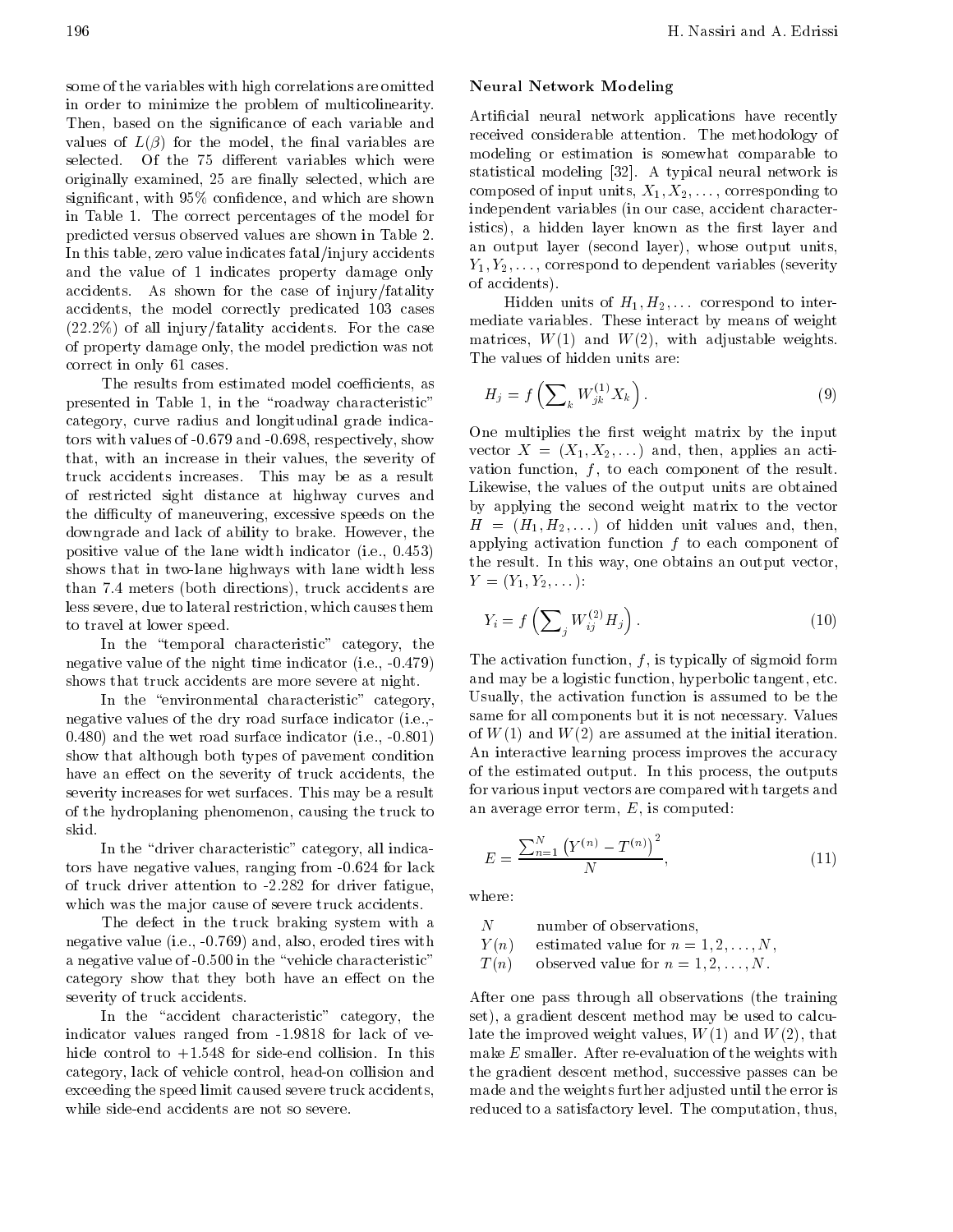| Characteristics                                                   | <b>Estimated Coefficient</b> | Sig.        |
|-------------------------------------------------------------------|------------------------------|-------------|
| Roadway                                                           |                              |             |
| Curve Indicator $(CI)$                                            |                              |             |
| (1 if accident occurred on horizontal curve, 0 otherwise)         | $-0.679$                     | 0.000       |
| Grade Indicator (GI)                                              |                              |             |
| (1 if accident occurred on grade, 0 otherwise)                    | $-0.698$                     | 0.028       |
| Lane Width Indicator (LWI)                                        |                              |             |
| $(1$ if lane width less than 7.4 (m), 0 otherwise)                | 0.453                        | 0.001       |
| Temporal                                                          |                              |             |
| Night Time Indicator (NTI)                                        |                              |             |
| (1 if accident occurred at night time, 0 otherwise)               | $-0.479$                     | 0.000       |
| Environmental                                                     |                              |             |
| Dry Road Surface Indicator (DRSI)                                 |                              |             |
| (1 if accident occurred on a dry roadway surface, 0 otherwise)    | $-0.480$                     | 0.001       |
| Wet Road Surface Indicator (WRSI)                                 |                              |             |
| (1 if accident occurred on a wet roadway surface, 0 otherwise)    | $-0.801$                     | 0.000       |
| Snowy Weather Indicator (SWI)                                     |                              |             |
| (1 if accident occurred in snowy weather, 0 otherwise)            | 1.116                        | 0.017       |
| <b>Driver</b>                                                     |                              |             |
| Driver Education Indicator (DEI)                                  |                              |             |
| (1 if driver was not educated, 0 otherwise)                       | $-0.632$                     | 0.000       |
| Driver Fatigue Indicator (DFI)                                    |                              |             |
| (1 if driver was sleepy and tired, 0 otherwise)                   | $-2.282$                     | 0.000       |
| Driver attendance to driving laws indicator (DAI)                 |                              |             |
| (1 if driver did not attend, 0 otherwise)                         | $-0.624$                     | 0.013       |
| Driver Controlling Indicator (DCI)                                |                              |             |
| (1 if driver was in hurry, 0 otherwise)                           | $-0.874$                     | 0.001       |
| Driver Fault Indicator (DFAI)                                     |                              |             |
| (1 if driver did fault on purpose, 0 otherwise)                   | $-1.022$                     | 0.009       |
| Vehicle                                                           |                              |             |
| Defect in brake system indicator (DBI)                            |                              |             |
| (1 if vehicle had defect, 0 otherwise)                            | $-0.769$                     | 0.059       |
| Eroded Tire Indicator ETI                                         |                              |             |
| (1 if tires were eroded, 0 otherwise)                             | $-0.500$                     | 0.002       |
| Accident                                                          |                              |             |
| Head On Indicator (HOI)                                           |                              |             |
| (1 if the collision type was head-on, 0 otherwise)                | $-1.147$                     | 0.000       |
| Side End Indicator (SEI)                                          |                              |             |
| (1 if the collision type was side end, 0 otherwise)               | 1.548                        | 0.011       |
| Side to Side Indicator (SSI)                                      |                              |             |
| (1 if the collision type was side to side, 0 otherwise)           | 0.809                        | 0.000       |
| Following too Closely Indicator (FCI)                             |                              |             |
| (1 if following too closely was the cause, 0 otherwise)           | 0.534                        | $\rm 0.022$ |
| Right of Way Indicator (RWI)                                      |                              |             |
|                                                                   | $-0.554$                     | 0.001       |
| (1 if not paying attention, 0 otherwise)                          |                              |             |
| Vehicle Control Indicator (VCI)                                   |                              |             |
| (1 if not able to control the vehicle was the cause, 0 otherwise) | $-1.9818$                    | 0.000       |
| Exceeding Speed Limit Indicator (ESLI)                            |                              |             |
| (1 if exceeding speed limit was the cause, 0 otherwise)           | $-0.9485$                    | 0.028       |
| Encroaching left lane while passing (LLEI1)                       |                              |             |
| (1 if encroachment was the cause, 0 otherwise)                    | $-0.9472$                    | 0.000       |
| Encroaching left lane (LLEI2)                                     |                              |             |
| (1 if encroachment was the cause, 0 otherwise)                    | $-0.7599$                    | 0.000       |
| Wrong turning maneuver (TMI)                                      |                              |             |
| (1 if wrong turning maneuver was the cause, 0 otherwise)          | $-0.8540$                    | 0.045       |
| Driving with rear gear (RGI)                                      |                              |             |
| (1 if rear gear driving was the cause, 0 otherwise)               | 1.1725                       | 0.007       |
| Constant                                                          | 3.668                        | 0.000       |

Table 1. Estimated model coefficients.

| Variable                 | Value       | Variable | Value      |
|--------------------------|-------------|----------|------------|
| $N =$ No. of observation | 2899        | L(c      | $-1276.52$ |
|                          | $-2009.433$ |          | 0.48157    |
|                          | $-1041$ 744 |          | 8307       |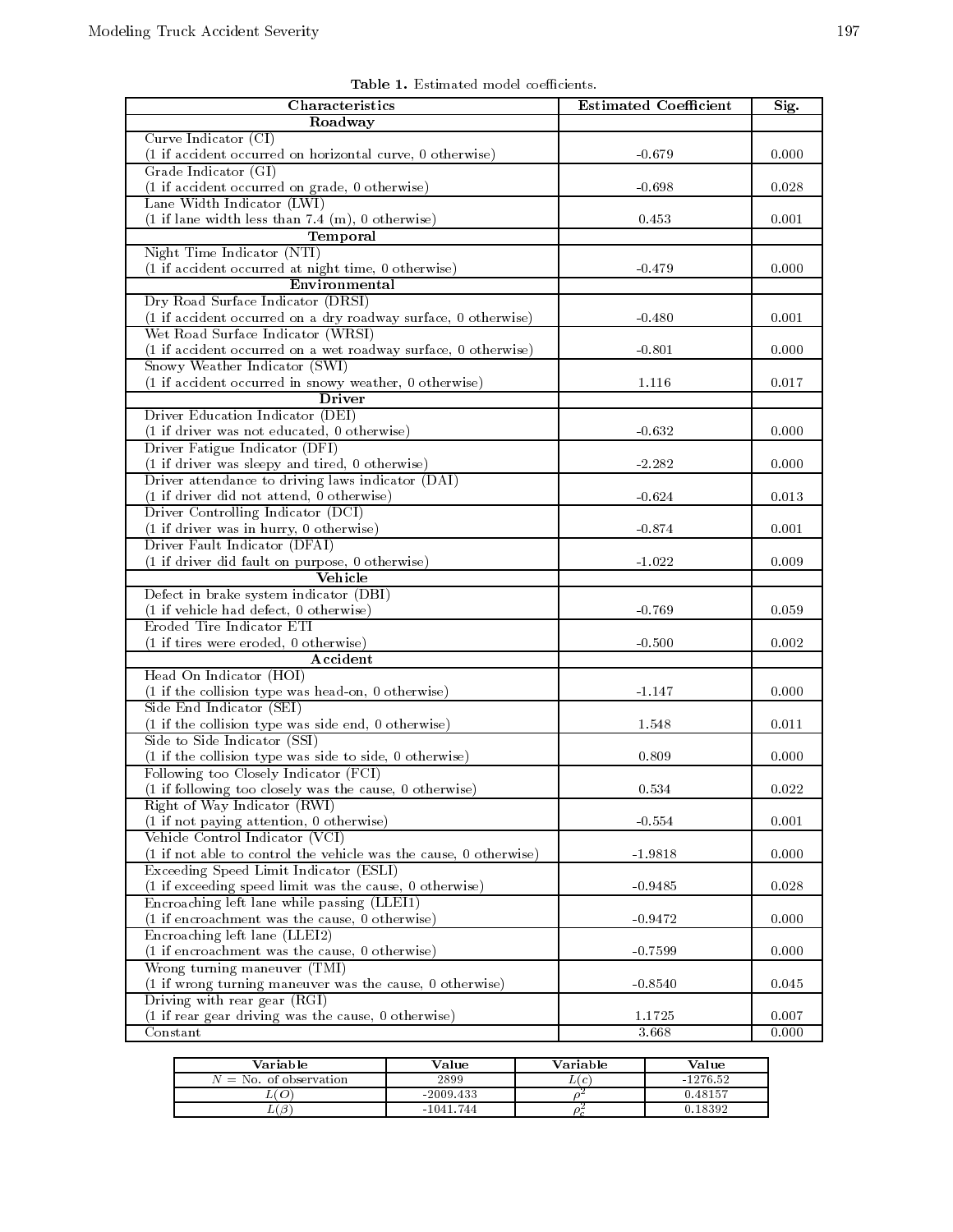| <b>Observations</b>                                 | Predicted |      |                                  |
|-----------------------------------------------------|-----------|------|----------------------------------|
|                                                     | 0.00      | 1.00 | Percentage of correct prediction |
| $0.00$ (injury/fatal)                               | 103       | 362  | 22.20                            |
| 1.00 (property damage only)                         | 61        | 2373 | 97.5                             |
| Total percentage of correct prediction by the model |           |      | 854                              |

Table 2. Percentage correctly predicted by the final model.

Table 3. Percentage of correct prediction in the training set of neural network model.

| <b>Observations</b>                                 | Predicted |      |                    |
|-----------------------------------------------------|-----------|------|--------------------|
|                                                     | 0.25      | 0.75 | Percentage correct |
| $0.75$ (injury/fatal)                               | 352       | 90   | 20.03              |
| 0.25 (property damage only)                         | 2286      |      | 96.2               |
| Total percentage of correct prediction by the model |           |      | 84.8               |

Table 4. Percentage of correct prediction in the testing (unseen) set.

| <b>Observations</b> | Predicted |                                                     |                    |
|---------------------|-----------|-----------------------------------------------------|--------------------|
|                     | 0.25      | 0.75                                                | Percentage correct |
| 0.75                | 18        |                                                     | 21.7               |
| 0.25                | 73        |                                                     | 948                |
|                     |           | Total percentage of correct prediction by the model | 78.68              |

has two modes, the mapping mode, in which outputs are computed and the learning mode, in which weights are adjusted to minimize E. Although the method may not necessarily converge to <sup>a</sup> global minimum, it generally gets quite close to unity if an adequate number of hidden units are employed.

As mentioned in logit modeling, two severity classes are used. For comparison purposes, the same variables are used in neural network modeling. The objective is to present an effective and efficient neural network prediction model, which automatically predicts either the injury/fatality or property damage only outcome, when <sup>a</sup> crash takes place. The accuracy of the prediction model plays an important role in detecting dangerous accident patterns. There are <sup>a</sup> total of 2799 training records and 100 testing records (unseen set) for neural network evaluation. The unseen set are the data which are not trained by the model. For representation to the network (training set), 0.75 is introduced for fatal/injury accidents and 0.25 is introduced for property damage only accidents. The obtained numeric,  $Y$ , (Accident Severity Index) will be in the range of [0,1], where <sup>a</sup> value greater than 0.5 implies that the outcome of a crash will be likely more toward injury/fatality than the property damage only accident. In the proposed approach, the network was trained with the popular gradient-base back-propagation algorithm. The network consists of <sup>25</sup> input nodes, 14 hidden nodes, and one output node. The input and output nodes have <sup>a</sup> linear activation function and hidden nodes have <sup>a</sup> sigmoid function. The learning process ends when pre-defined prediction accuracy is met. Then, the performance of the trained network is measured by applying unseen testing data to the network. The results are shown in Tables 3 and 4.

As shown in Table 3, for the training set, the model only predicts 90 cases of injury/fatality correctly. For the case of property damage, it predicts 2286 cases out of the total of 2357 cases correctly. In Table 4, for the unseen set (100 cases), the model predicts 5 out of <sup>23</sup> cases of injury/fatality accidents and <sup>73</sup> out of <sup>77</sup> cases of property damage only correctly.

#### Marginal Effect

The coefficients of the logit model do not provide the marginal effects of the independent variables. That is, one cannot determine the effect of an injury/fatality of <sup>a</sup> unit change in independent variables from the model coefficients alone. In order to compute the marginal change in the probability of an injury/fatality accident, a value of zero or 1 is assigned to each variable, while the value of other variables is kept at their mean values [33]. The same procedure is used to compute the marginal effect of each independent variable in the neural network modeling. Table 5 shows the marginal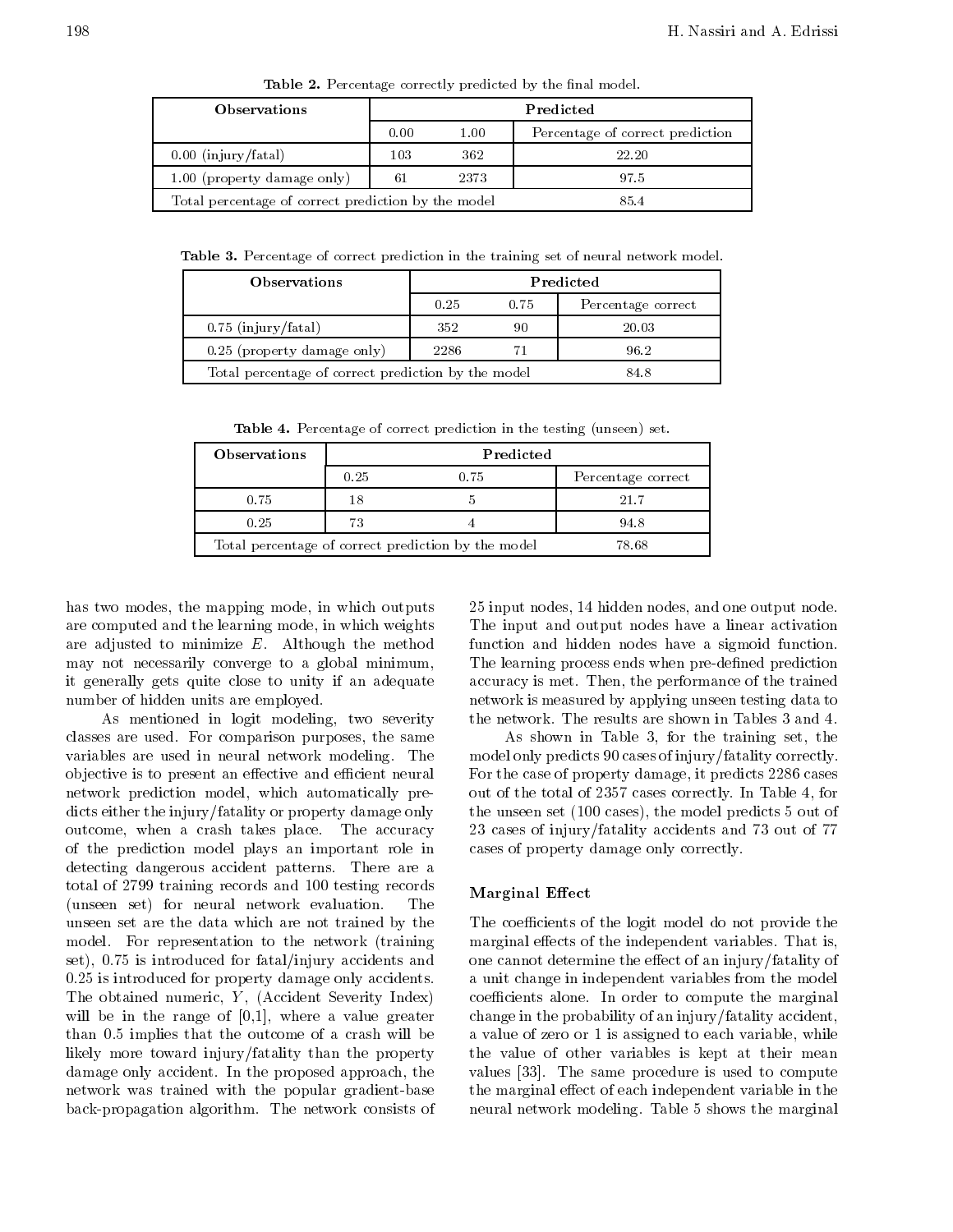Table 5. Marginal effect of variable in logit and neural network modeling.

| Variable                | <b>Neural Network</b> | Logit Function |  |
|-------------------------|-----------------------|----------------|--|
| CI                      | 0.02779               | 0.08264        |  |
| GI                      | 0.01103               | 0.08861        |  |
| ${\rm LWI}$             | $-0.01491$            | $-0.04352$     |  |
| NTI                     | 0.02535               | 0.05154        |  |
| <b>DRSI</b>             | 0.01818               | 0.04713        |  |
| WRSI                    | 0.24398               | 0.10082        |  |
| SWI                     | $-0.02165$            | $-0.07361$     |  |
| DEI                     | 0.02198               | 0.07516        |  |
| DFI                     | 0.04950               | 0.43355        |  |
| DAI                     | 0.00425               | 0.06109        |  |
| $\overline{\text{DCI}}$ | 0.01047               | 0.09774        |  |
| <b>DFAI</b>             | 0.02313               | 0.14457        |  |
| <b>DBI</b>              | 0.01590               | 0.10044        |  |
| ETI                     | 0.02328               | 0.04435        |  |
| $_{\rm HOI}$            | 0.06186               | 0.16086        |  |
| <b>SEI</b>              | $-0.02696$            | $-0.08997$     |  |
| SSI                     | $-0.02178$            | $-0.06806$     |  |
| FCI                     | $-0.01402$            | $-0.04542$     |  |
| RWI                     | 0.01304               | 0.06365        |  |
| <b>VCI</b>              | 0.06108               | 0.35903        |  |
| <b>ESLI</b>             | 0.01694               | 0.13208        |  |
| LLEI1                   | 0.04356               | 0.12240        |  |
| ${\rm LLEI2}$           | 0.01366               | 0.09354        |  |
| TMI                     | 0.04031               | 0.11483        |  |
| RGI                     | $-0.02367$            | $-0.07973$     |  |

effects of each variable in both logit and neural network models. Comparison between marginal effects shows that each variable has a similar sign (i.e., " $+$ " or "-") in the two models, meaning that the models have the same predicting patterns.

Driver fatigue has the largest marginal effect on the severity of truck accidents, with <sup>a</sup> value of 0.443 for the logit model and 0.049 for the network model. Lack of vehicle control, with a marginal effect of  $0.359$ for logit and 0.061 for the neural network, and head on accidents, with a value of 0.160 for logit and 0.061 for the neural network, were observed. The lowest marginal effect was observed for driving while backing up, with the values of -0.079 for the logit model and -0.023 for the neural network.

#### CONCLUSION

The models show that driver fatigue has the highest effect on the severity of truck accidents. Also, lack of vehicle control is one of the ma jor causes of truck

It also indicates that longitudinal highway grades, driving at night and wet road surfaces increase the possibility of severe accidents. Also, drivers with a low education level, defects in the brake system, eroded tires, not respecting other drivers' right of way and the use of wrong turning maneuvers are important factors in accident severity. Variables such as snowy weather, side end accidents, narrow lane width and following too closely do not prove to be effective on accident severity.

The main policy implications are that there is <sup>a</sup> potential for constructing rest areas that reduces the severity of truck accidents, which may also have <sup>a</sup> positive effect on the lack of vehicle control resulting from driver fatigue. To reduce the number and severity of head on accidents, it is recommended to separate opposing traffic directions through the use of a median. A greater presence of traffic law enforcement officials on the highways and strict law enforcement can also be effective in reducing the severity of truck accidents.

The marginal effects of different variables on the logit and neural network model indicate that both models show the same pattern of change in value and sign for each variable.

The models validation, based on percentages of correct results, as shown in Tables <sup>2</sup> and 4, indicates that logit modeling provides <sup>a</sup> higher percentage of correct prediction.

In neural network modeling, the individual relations between the input and output variables are not developed by engineering judgments, so that the model tends to be <sup>a</sup> black box on the input/output table without analytical basis. As mentioned in computing the marginal effects, the effect of each variable (sign and value) on accident severity is computed, which is <sup>a</sup> new application of neural network modeling.

#### REFERENCES

- 1. Holubowycz, O.T. et al. "Age, sex, and blood alcohol concentration of killed and injured drivers, riders, and passengers", Accident Analysis and Prevention, 26(4), pp 483-492 (1994).
- 2. Huelke, D.F. et al. "The effects of seat belts on injury severity of front and rear seat occupants in the same frontal crash", Accident Analysis and Prevention,  $27(6)$ , pp 835-838 (1990).
- 3. Evans, L. "Safety-belt effectiveness. The influence of crash severity and selective recruitment", Accident Analysis and Prevention, 28(4), pp 423-433 (1996).
- 4. Levy, D. "Youth and traffic safety: The effects of driv-